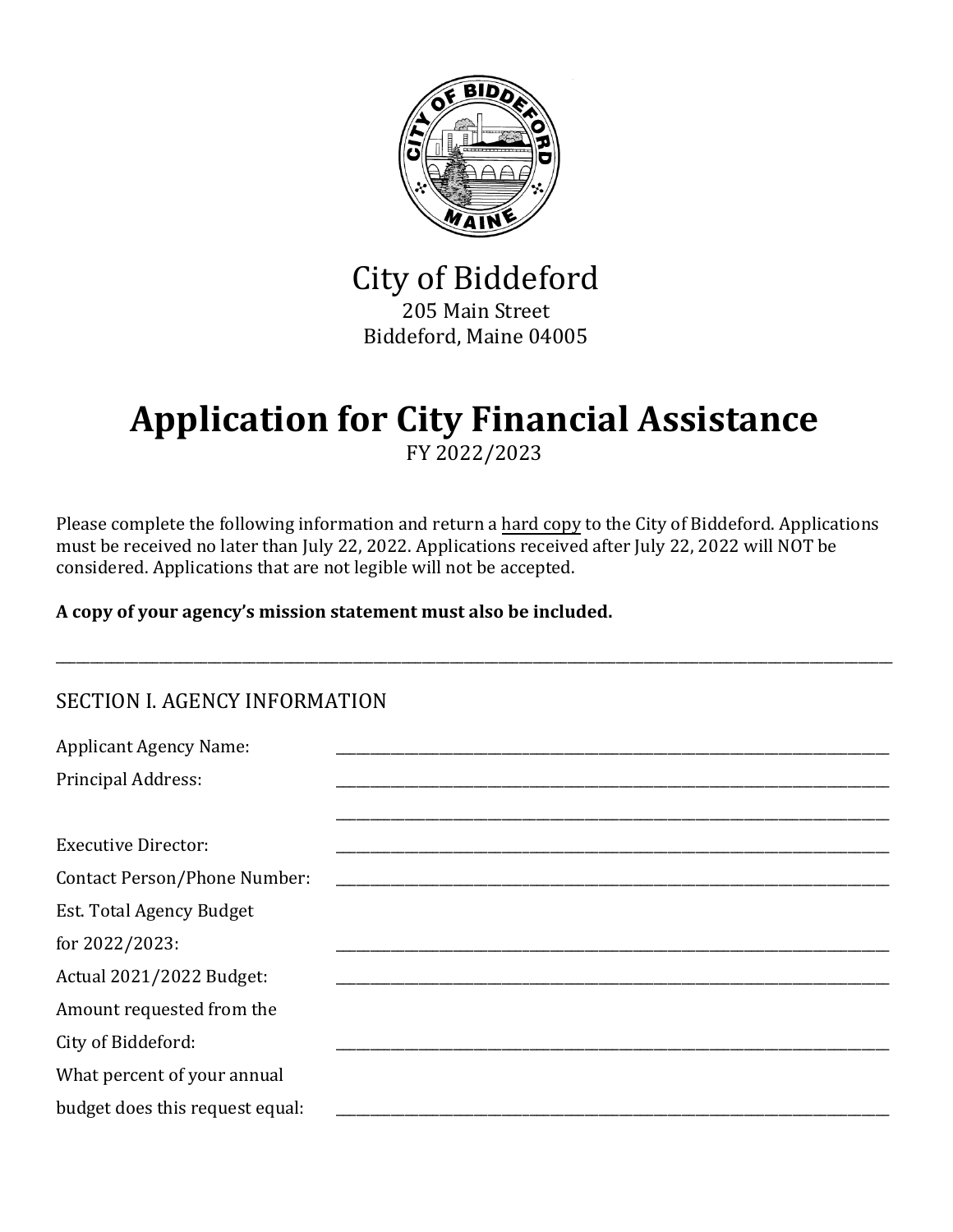## SECTION II. PROGRAM DESCRIPTION

Describe the health or human service need that your program addresses:

How is that need determined or measured?

How is your program attempting to meet that need and what is the outcome that you expect to achieve? (Please be as specific as possible)

What process does your agency undertake annually to evaluate the effectiveness of your program (s)?

Client eligibility criteria:

Describe fee structure: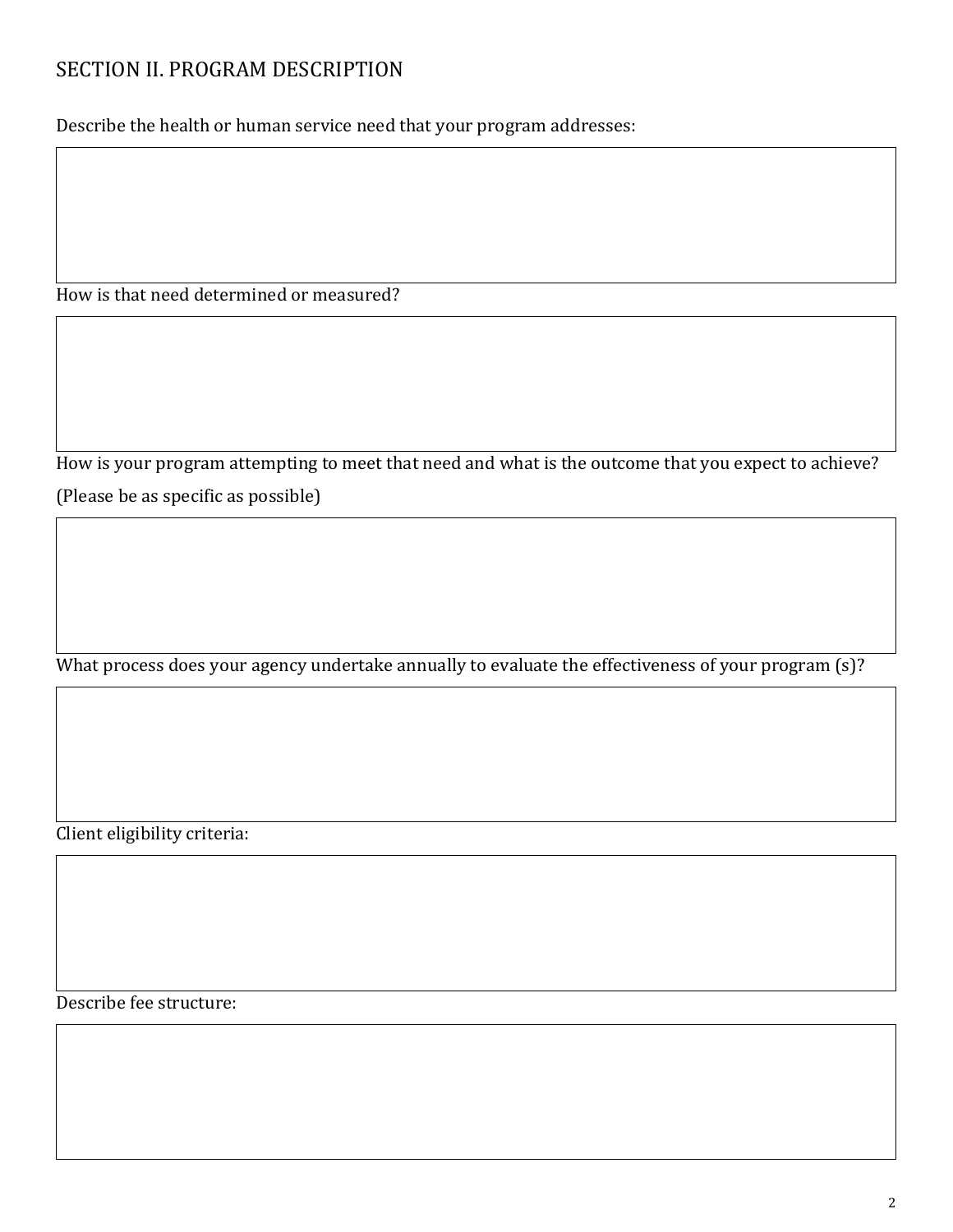What accommodations are made to those applicants with zero income?

Are fees charged for General Assistance referrals? If yes, how much has been charged to the City of Biddeford in the previous fiscal year?

Does your organization maintain a facility in the City of Biddeford? If not, please explain how you provide services for the residents of the City:

Define a unit of service as it pertains to the program:

Does your agency collaborate with any other non-profit organizations to maximize the use of the funds you receive? If yes, please explain.

How often are your books and/or financial records audited by an accounting firm or a third party professional?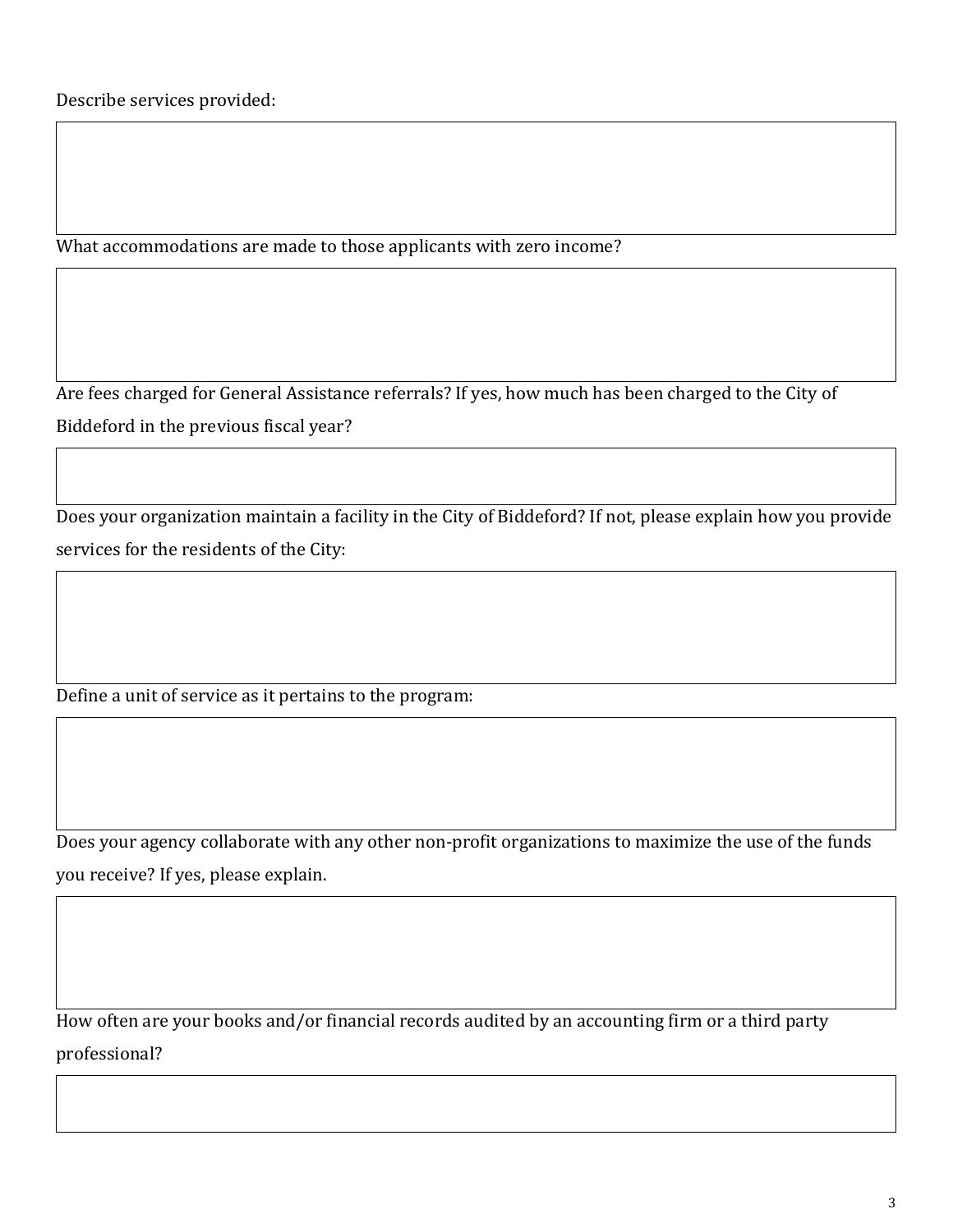| <b>CATEGORY</b>              | <b>SOURCE TITLE</b> | <b>BUDGETED FOR</b> | <b>RECEIVED FOR</b> | <b>BUDGETED FOR</b> |
|------------------------------|---------------------|---------------------|---------------------|---------------------|
|                              | OR ACT              | <b>CY 2021 OR</b>   | CY 2021 OR          | CY 2022 OR          |
|                              |                     | FY 2021/2022        | FY 2021/2022        | FY 2022/2023        |
| Federal                      |                     |                     |                     |                     |
| State                        |                     |                     |                     |                     |
| County                       |                     |                     |                     |                     |
| Municipal                    |                     |                     |                     |                     |
| <b>ITPA</b>                  |                     |                     |                     |                     |
| 3RD Party                    |                     |                     |                     |                     |
| Fees/Tuition                 |                     |                     |                     |                     |
| Private Insurance            |                     |                     |                     |                     |
| Endowments                   |                     |                     |                     |                     |
| <b>United Way</b>            |                     |                     |                     |                     |
| Grants                       |                     |                     |                     |                     |
| Other Income/Surplus         |                     |                     |                     |                     |
| <b>In-kind Contributions</b> |                     |                     |                     |                     |
| <b>Totals</b>                |                     |                     |                     |                     |

Total number of individuals served (unduplicated): \_\_\_\_\_\_\_\_\_\_\_\_\_\_\_\_\_\_\_\_\_\_\_\_\_\_\_\_\_

Total number of units provided: \_\_\_\_\_\_\_\_\_\_\_\_\_\_\_\_\_\_\_\_\_\_\_\_\_\_\_\_\_\_\_\_\_\_\_\_\_\_\_\_\_\_\_\_\_\_\_\_\_\_\_\_\_\_\_\_\_\_\_\_\_\_\_\_\_\_\_\_\_\_\_\_\_\_\_\_\_\_\_\_\_\_\_\_

Total number of individuals served from Biddeford: \_\_\_\_\_\_\_\_\_\_\_\_\_\_\_\_\_\_\_\_\_\_\_\_\_\_\_\_\_

Percent of total client count that are residents of the City of Biddeford: \_\_\_\_\_\_\_

What other municipalities provide financial assistance and how much does each provide?

Do you receive funding from Biddeford's CDBG program? If yes, for what services?

Per capita cost of service(s); each individual counted only once:

Unit of service cost: \_\_\_\_\_\_\_\_\_\_\_\_\_\_\_\_\_\_\_\_\_\_\_\_\_\_\_\_\_\_\_\_\_\_\_\_\_\_\_\_\_\_\_\_\_\_\_\_\_\_\_\_\_\_\_\_\_\_\_\_\_\_\_\_\_\_\_\_\_\_\_\_\_\_\_\_\_\_\_\_\_\_\_\_\_\_\_\_\_\_\_\_\_\_\_\_\_\_

How many members of your agency have authority to decide where/how your funds will be spent?

Of that group, how many are responsible for ensuring funds are used for the intended purpose?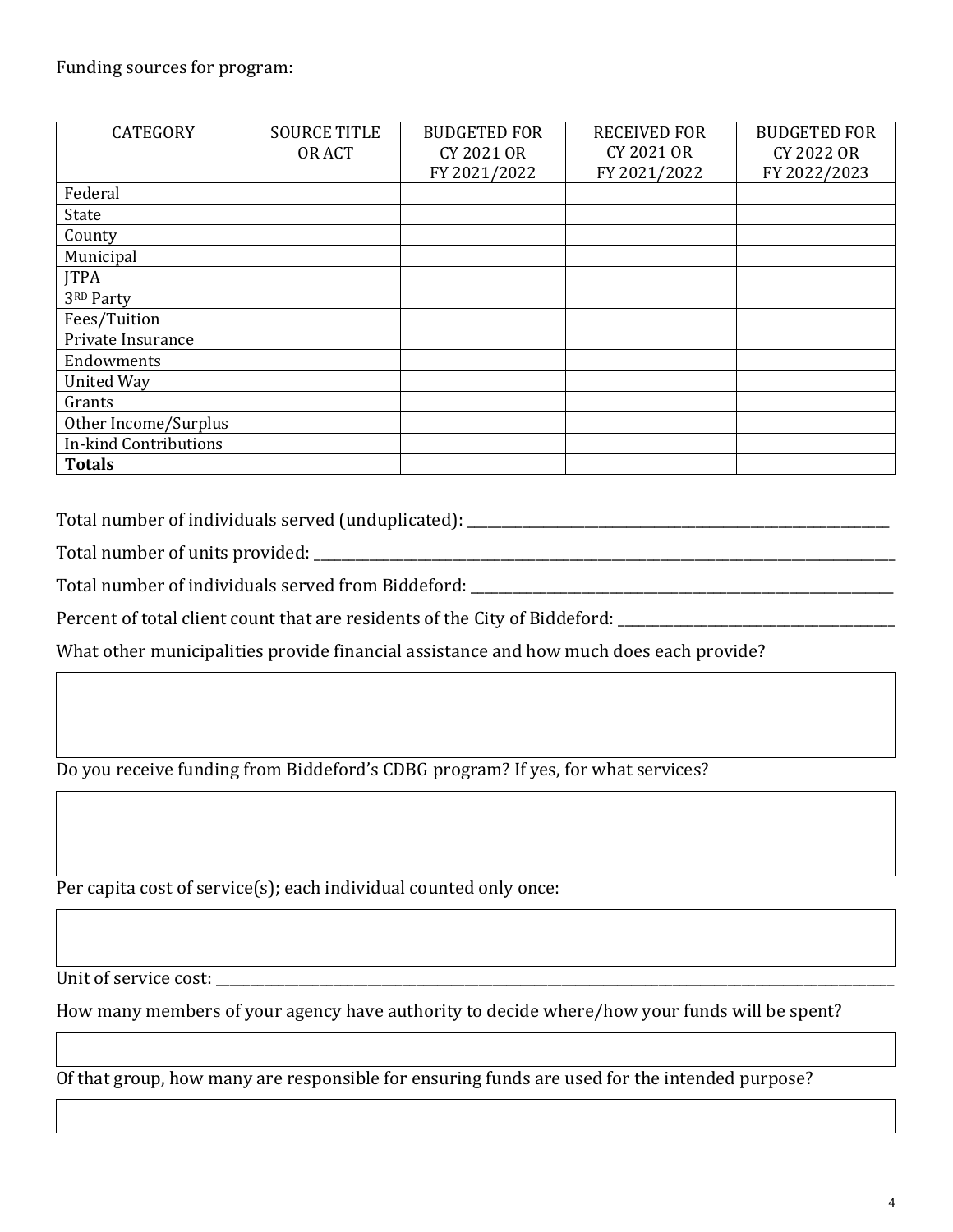**Agencies REQUIRED to file yearly audits—include a copy of last audited financial statement. Agencies NOT REQUIRED to file yearly audits—complete the budget form and include your IRS Form 990.**

Has your 501C-3 status been revoked with the past 5 years for any reason? If yes, explain.

**Include a copy of your 501C-3 form. Only documented non-profit agencies will be considered to receive funding from the City of Biddeford.**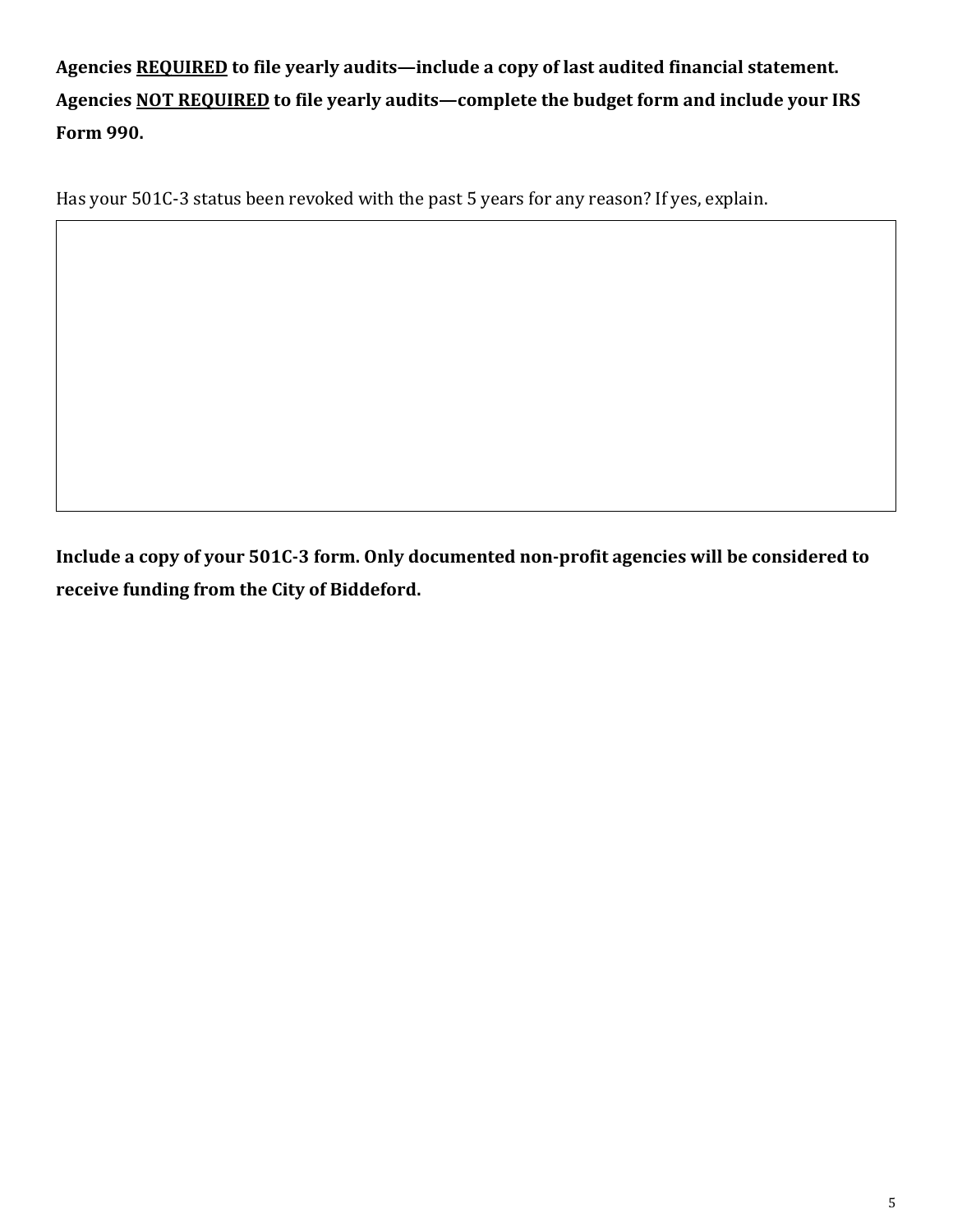## SECTION III. BUDGET FORM

# **Support Revenues and Expenses**

| Agency:                                    | Last Year<br>budget | Last year<br>actual | This year<br>budget | Next year<br>proposed |
|--------------------------------------------|---------------------|---------------------|---------------------|-----------------------|
| PUBLIC SUPPORT AND REVENUE                 |                     |                     |                     |                       |
| Allocation from City of Biddeford          |                     |                     |                     |                       |
| Contributions                              |                     |                     |                     |                       |
| <b>Fund Raising</b>                        |                     |                     |                     |                       |
| Legacies and Bequests                      |                     |                     |                     |                       |
| Contributed by Associated Organizations    |                     |                     |                     |                       |
| Government: Federal                        |                     |                     |                     |                       |
| Government: State                          |                     |                     |                     |                       |
| Government: County                         |                     |                     |                     |                       |
| <b>Government: Municipalities</b>          |                     |                     |                     |                       |
| Membership dues                            |                     |                     |                     |                       |
| Program Fees                               |                     |                     |                     |                       |
| <b>Sales of Materials</b>                  |                     |                     |                     |                       |
| <b>Investment Income</b>                   |                     |                     |                     |                       |
| Miscellaneous Revenue                      |                     |                     |                     |                       |
| TOTAL SUPPORT REVENUE                      |                     |                     |                     |                       |
|                                            |                     |                     |                     |                       |
| <b>OPERATING EXPENSES</b>                  |                     |                     |                     |                       |
| Salaries                                   |                     |                     |                     |                       |
| <b>Employee Benefits</b>                   |                     |                     |                     |                       |
| Payroll Taxes, etc.                        |                     |                     |                     |                       |
| <b>Professional Fees</b>                   |                     |                     |                     |                       |
| Supplies                                   |                     |                     |                     |                       |
| Telephone                                  |                     |                     |                     |                       |
| Postage and Shipping                       |                     |                     |                     |                       |
| Occupancy                                  |                     |                     |                     |                       |
| Rental and Maintenance of Equipment        |                     |                     |                     |                       |
| Printing and Publication                   |                     |                     |                     |                       |
| Travel                                     |                     |                     |                     |                       |
| <b>Conferences and Meetings</b>            |                     |                     |                     |                       |
| Specific Assistance to Individuals         |                     |                     |                     |                       |
| Membership Dues                            |                     |                     |                     |                       |
| <b>Awards and Grants</b>                   |                     |                     |                     |                       |
| Miscellaneous                              |                     |                     |                     |                       |
| <b>TOTAL OPERATING EXPENSES</b>            |                     |                     |                     |                       |
|                                            |                     |                     |                     |                       |
| EXCESS (DEFICIT) OF REVENUE OVER           |                     |                     |                     |                       |
| <b>OPERATING EXPENSES</b>                  |                     |                     |                     |                       |
|                                            |                     |                     |                     |                       |
| <b>Payments to Affiliates</b>              |                     |                     |                     |                       |
| Board Designations for Specific Future Use |                     |                     |                     |                       |
| <b>Depreciation Expenses</b>               |                     |                     |                     |                       |
|                                            |                     |                     |                     |                       |
| TOTAL OF ALL EXPENSES                      |                     |                     |                     |                       |
|                                            |                     |                     |                     |                       |
| EXCESS (DEFICIT) OF REVENUE OVER           |                     |                     |                     |                       |
| <b>TOTAL EXPENSES</b>                      |                     |                     |                     |                       |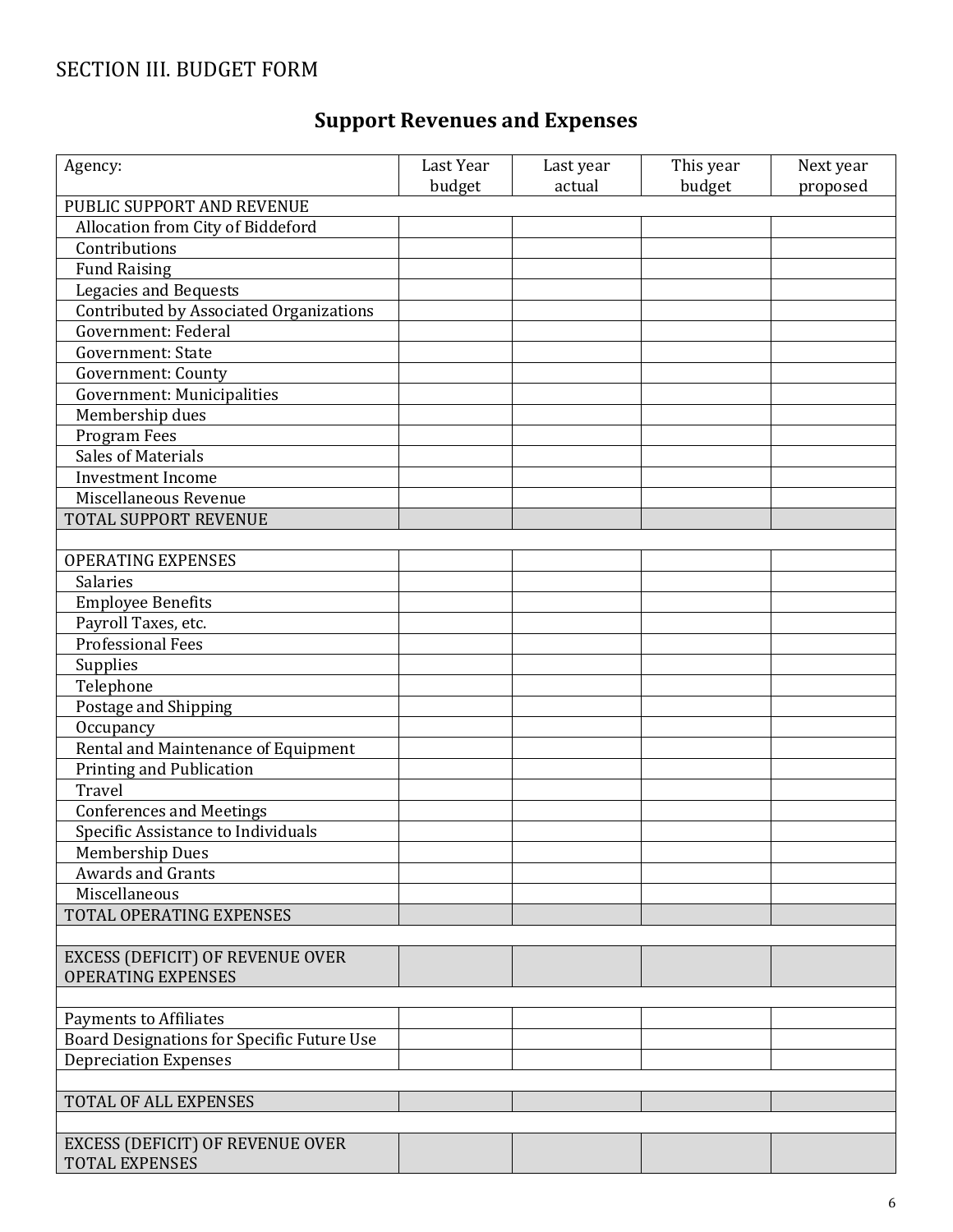## **Salaries (per person—NOT totals)**

| Position Title*                    | Number of                  | Full-time                          | Actual                 | Budgeted<br>CY 2021 or | Proposed CY<br>CY 2022 or |
|------------------------------------|----------------------------|------------------------------------|------------------------|------------------------|---------------------------|
|                                    | people in this<br>position | equivalents for<br>this position** | CY 2021 or<br>FY 21/22 | FY 21/22               | FY 22/23                  |
|                                    |                            |                                    |                        |                        |                           |
|                                    |                            |                                    |                        |                        |                           |
|                                    |                            |                                    |                        |                        |                           |
|                                    |                            |                                    |                        |                        |                           |
|                                    |                            |                                    |                        |                        |                           |
|                                    |                            |                                    |                        |                        |                           |
|                                    |                            |                                    |                        |                        |                           |
|                                    |                            |                                    |                        |                        |                           |
|                                    |                            |                                    |                        |                        |                           |
|                                    |                            |                                    |                        |                        |                           |
|                                    |                            |                                    |                        |                        |                           |
|                                    |                            |                                    |                        |                        |                           |
|                                    |                            |                                    |                        |                        |                           |
|                                    |                            |                                    |                        |                        |                           |
|                                    |                            |                                    |                        |                        |                           |
|                                    |                            |                                    |                        |                        |                           |
|                                    |                            |                                    |                        |                        |                           |
|                                    |                            |                                    |                        |                        |                           |
|                                    |                            |                                    |                        |                        |                           |
|                                    |                            |                                    |                        |                        |                           |
|                                    |                            |                                    |                        |                        |                           |
|                                    |                            |                                    |                        |                        |                           |
|                                    |                            |                                    |                        |                        |                           |
|                                    |                            |                                    |                        |                        |                           |
|                                    |                            |                                    |                        |                        |                           |
|                                    |                            |                                    |                        |                        |                           |
|                                    |                            |                                    |                        |                        |                           |
|                                    |                            |                                    |                        |                        |                           |
|                                    |                            |                                    |                        |                        |                           |
|                                    |                            |                                    |                        |                        |                           |
|                                    |                            |                                    |                        |                        |                           |
|                                    |                            |                                    |                        |                        |                           |
|                                    |                            |                                    |                        |                        |                           |
|                                    |                            |                                    |                        |                        |                           |
|                                    |                            |                                    |                        |                        |                           |
|                                    |                            |                                    |                        |                        |                           |
|                                    |                            |                                    |                        |                        |                           |
|                                    |                            |                                    |                        |                        |                           |
|                                    |                            |                                    |                        |                        |                           |
|                                    |                            |                                    |                        |                        |                           |
| TOTAL NUMBER OF<br>EMPLOYEES/FTE'S |                            |                                    |                        |                        |                           |

\*denotes position vacant

\*\* full-time staff will be noted as 1.00; half-time staff as 0.50; quarter-time staff as 0.25; and so on. All financial information rounded to the nearest dollar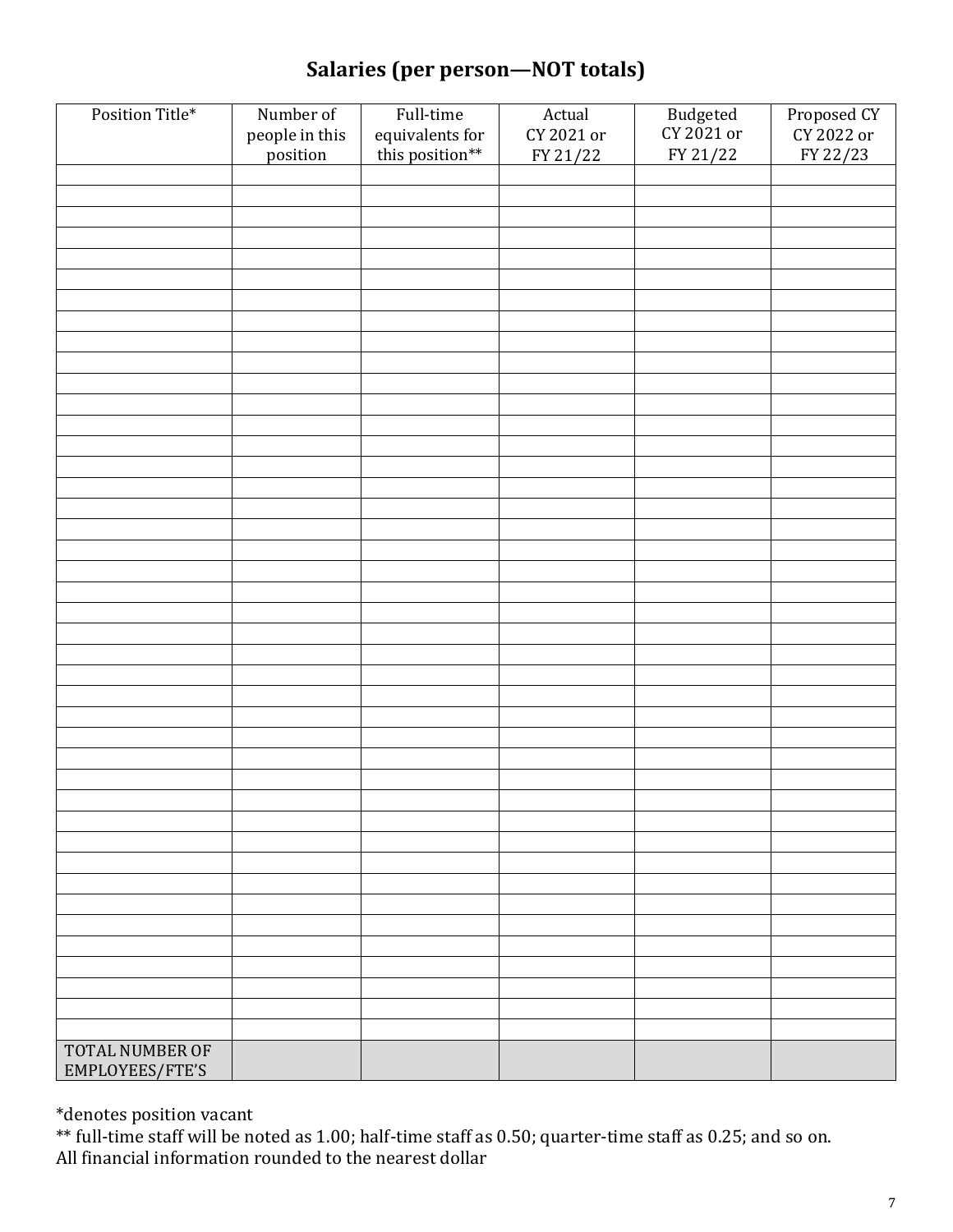#### **AGENCY INDEPENDENT FUND RAISING SURVEY**

Please complete the following regarding all independent fund raising activities contemplated during the next year.

Mark with an \* any activities that are new this year.

| Description/Purpose | <b>Target Audience</b><br>(please be as specific<br>as possible) | <b>Anticipated Costs</b> | Anticipated Net<br>Revenues | Begin-End<br>Dates |
|---------------------|------------------------------------------------------------------|--------------------------|-----------------------------|--------------------|
|                     |                                                                  |                          |                             |                    |
|                     |                                                                  |                          |                             |                    |
|                     |                                                                  |                          |                             |                    |
|                     |                                                                  |                          |                             |                    |
|                     |                                                                  |                          |                             |                    |
|                     |                                                                  |                          |                             |                    |
|                     |                                                                  |                          |                             |                    |
|                     |                                                                  |                          |                             |                    |
|                     |                                                                  |                          |                             |                    |
|                     |                                                                  |                          |                             |                    |
|                     |                                                                  |                          |                             |                    |
|                     |                                                                  |                          |                             |                    |
|                     |                                                                  |                          |                             |                    |
|                     |                                                                  |                          |                             |                    |
|                     |                                                                  |                          |                             |                    |
|                     |                                                                  |                          |                             |                    |
|                     |                                                                  |                          |                             |                    |
|                     |                                                                  |                          |                             |                    |

Does your agency plan any Capital Fund Drives during the next 3-5 years? If yes, please complete the following:

| Description/Purpose | <b>Primary Sources</b> | <b>Anticipated Costs</b> | Anticipated Net<br>Revenues | Begin-End<br>Dates |
|---------------------|------------------------|--------------------------|-----------------------------|--------------------|
|                     |                        |                          |                             |                    |
|                     |                        |                          |                             |                    |
|                     |                        |                          |                             |                    |
|                     |                        |                          |                             |                    |
|                     |                        |                          |                             |                    |
|                     |                        |                          |                             |                    |
|                     |                        |                          |                             |                    |
|                     |                        |                          |                             |                    |
|                     |                        |                          |                             |                    |
|                     |                        |                          |                             |                    |
|                     |                        |                          |                             |                    |
|                     |                        |                          |                             |                    |
|                     |                        |                          |                             |                    |
|                     |                        |                          |                             |                    |
|                     |                        |                          |                             |                    |